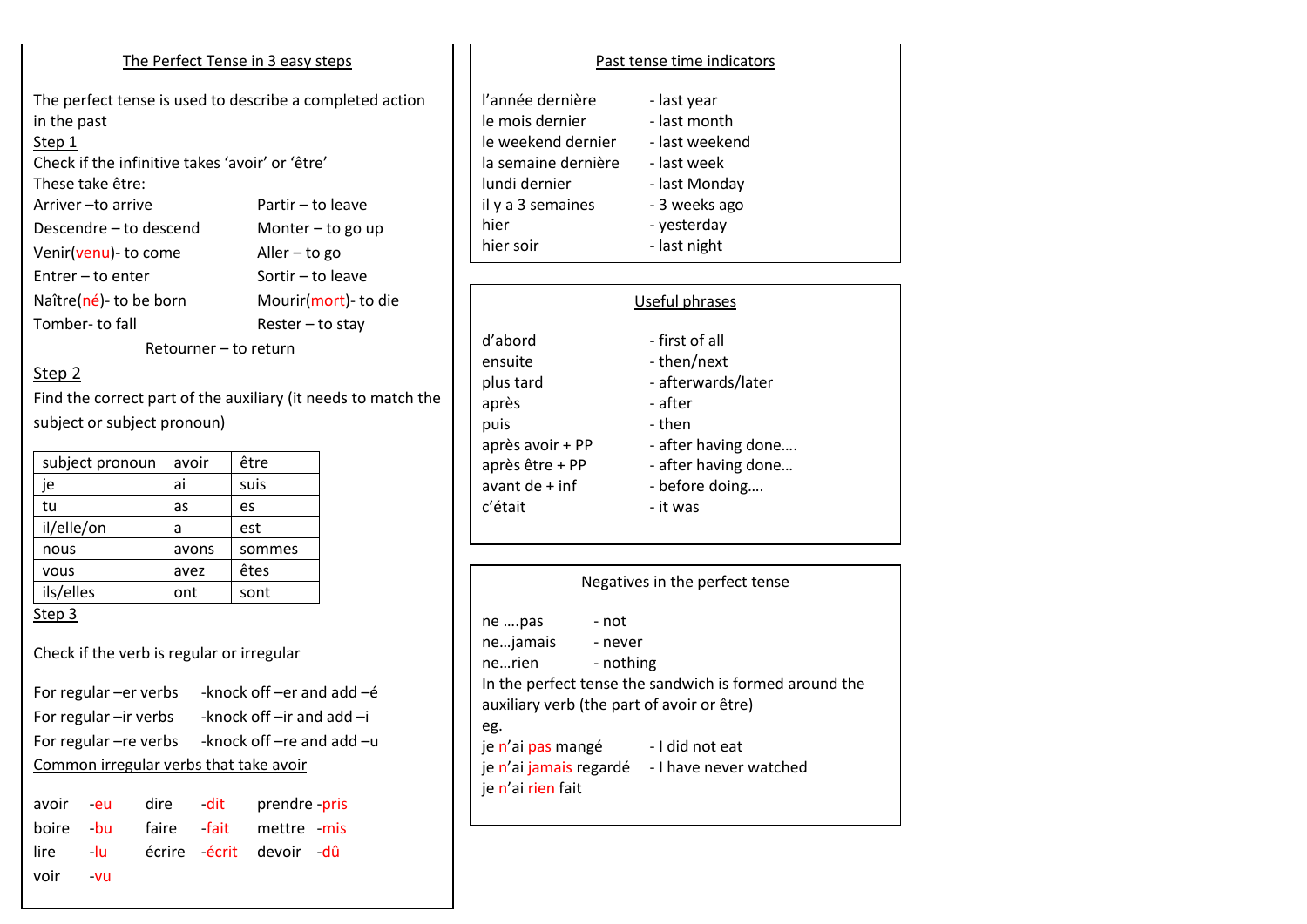# Year 8 – unit 4 **faire le ménage/ l'argent de poche**

# (talking about household chores)

#### On peut….. you can

faire le ménage do housework faire le lit make the bed faire la cuisine do the cooking faire les courses do the shoppig faire la vaisselle do the washing up promener le chien walk the dog ranger la chambre tidy the room débarrasser la table clear the table mettre le couvert lay the table laver la voiture wash the car passer l'aspirateur vaccum aider à la maison help in the house faire le repassage do the ironing essuyer la vaisselle. Wipe the pots nettoyer la toilette clean the toilet faire la lessive do the washing balayer le plancher sweep the floor faire du jardinage do the garden garder le bébé look after the baby

vider le lave-vaisselle empty the dish washer sortir la poubelle take out the rubbish

#### How often?

De temps en temps now and then Le soir in the evening après avoir mangé after eating Parfois sometimes Tous les soirs every evening Après afterwards Aussi also Chaque matin every morning

Qu'est-ce que tu fais avec ton argent? What do you do with your money? J'achète... I buy ...des livres - books ...des vêtements - clothes ...des CDs - cds ...des bonbons - sweets ...des magazines - magazines Je vais au cinéma I go to the cinema Je sors avec mes amis I go out with friends

Tu as combien d'argent de poche? How much pocket money do you get?

Revision of numbers J'ai…. Euros I get ….. Euro par semaine/mois/de temps en temps per week/month/now and then

Que fais-tu pour gagner de l'argent? What do you do to earn pocket money

Je fais du babysitting I do babysitting Je m'occupe de mon petit frère I look after my little brother Je m'occupe de ma petite soeur I look after my little sister J'ai un job dans un fast-food I have a job in a fast food place Je range ma chamber I tidy my room Je lave des voitures I wash cars Je fais la vaisselle I do the washing up J'aide mes parents I help my parents Je ne fais rien I do nothing Il/elle fait….. he/she does